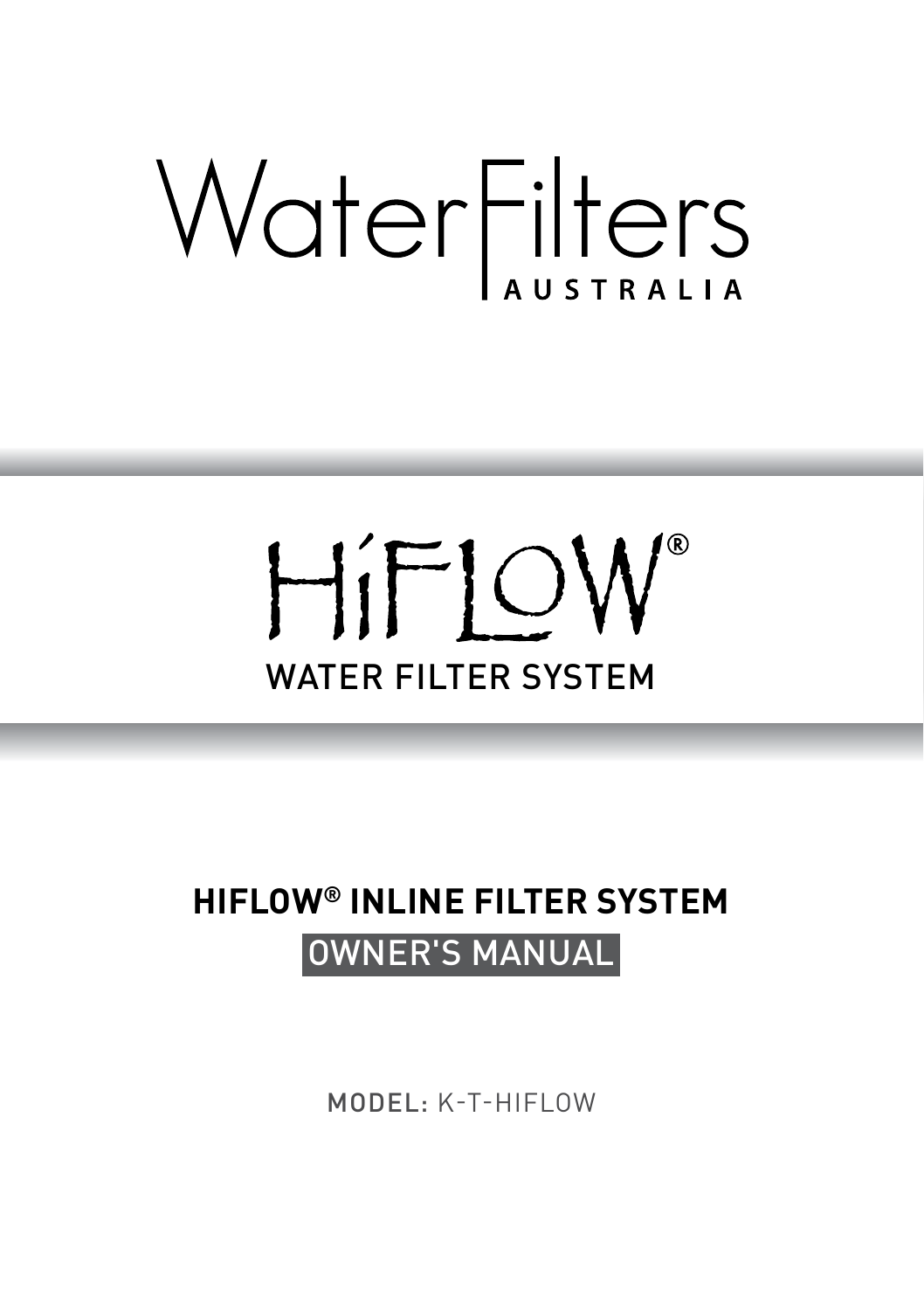## **Owners Manual**

#### INSTALLATION INSTRUCTIONS

WARNING: For correct operation of this system it is essential to observe the instructions below.

#### IMPORTANT - PLEASE NOTE

PLEASE NOTE FOLLOWING FOR INSTALLATION OF THIS SYSTEM

• HOSE FITTINGS & HEX ADAPTER WITH SEALING O-RING

The braided pex hose and hex adapter are fitted with a sealing o-ring – teflon tape / joining compound is not required for this fitting. Check the fitting to ensure the o-ring is in place and not damaged. Ensure the inlet thread and mounting surface are smooth and clean. O-ring grease may be applied to the o-ring as required. Tighten until the o-ring contacts the surface of the filter head assembly inlet and outlet, then further tightened by 0.5 turns to reach approx 3.5 nm of force to compress the o-ring and effect a seal. DO NOT USE A SEALING TAPE OR A JOINING COMPOUND WHEN CONNECTING THE HOSES AND/OR ADAPTER TO THE HEAD **ASSEMBLY** 

• MAXIMUM WATER PRESSURE – PRODUCT WARRANTY

Australian standards call for a maximum water pressure of 500 kpa for plumbing installations. Having water pressure above 500 kpa may damage connected products including water filters and will void the product warranty. If water pressure exceeds 500 kpa a watermark approved pressure limiting valve must be installed at the same time as installing the water filter system.

• When installing this filter system in a new home or kitchen please ensure that the cold water lines under the sink are flushed to remove all debris within the pipes, before installation of the water filter system.

#### 1. Open Carton and Inspect Parts.

Parts included – refer installation diagram Item No.

| Head Assembly with Mounting Bracket                        | 1 |
|------------------------------------------------------------|---|
| Filter Cartridge                                           | 2 |
| <b>Mounting Screws</b>                                     | 3 |
| Dual Check Valve                                           | 4 |
| Pex Hose $650$ mm - $\frac{1}{2}$ " female to $3/8$ " male |   |
| with sealing o-ring                                        | 5 |
| Brass Hex Nipple 3/8" male to 1/2" male                    |   |
| with sealing o-ring                                        | 6 |
| Horizontal Stabilizing Bracket                             |   |
| Filter Monitor Alarm                                       | 8 |
| Plumbing Tape                                              | 9 |

2. Ensure that the cold water at mains supply is turned off

Where an existing tap and connections are already installed - after you have turned off the mains cold water at the mini cistern tap, open the kitchen / mixer tap and release any water pressure.

 Unscrew the braided flex hose from the existing cold water line mini cistern tap or isolation valve. Clean the ½" male water connection thread.

#### 3. Undersink Mounting Position

 As you will note from the associated diagram, this Inline Filter System can be installed in either the horizontal or vertical position. Horizontal is preferable.

*a) Horizontal Position*

Measure 460mm horizontally, and mark the mounting location for the side of the Filter Head Assembly and end of the filter cartridge. Make sure there is adequate space to avoid crimping the water line flex hoses. Also make sure your chosen location offers easy access for future cartridge changes and installation of the stabilizing support bracket. (item 7).

b) *Vertical Installation*

 Measure 460mm from the base of the cabinet (or shelf), and mark the mounting location for the top of the Filter Head Assembly. Make sure that there is adequate space to avoid crimping the water line flex hoses. Also make sure your chosen location offers easy access for future cartridge changes.

- 4. Important If necessary you can easily change the direction of the flow of water through the inlet and outlet of the filter system. You will notice on the head assembly that the inlet is shown by the word "IN" and the outlet is shown by the word "OUT". To change direction, simply remove the four (4) screws that hold the mounting bracket to the head assembly and replace/refit the mounting bracket in the opposite direction. This allows flexibility when choosing the desired location for your filter system.
	- a) Take the Pex Hose 3/8" male connection (item 5) and screw this connection to the inlet side of the Filter Head Assembly (item 1). This hose fitting has a sealing o-ring and does not require plumbing tape or compound to be applied to create the seal (do not use).You will notice on the head assembly that the inlet is shown by the word "IN" and the outlet is shown by the word "OUT".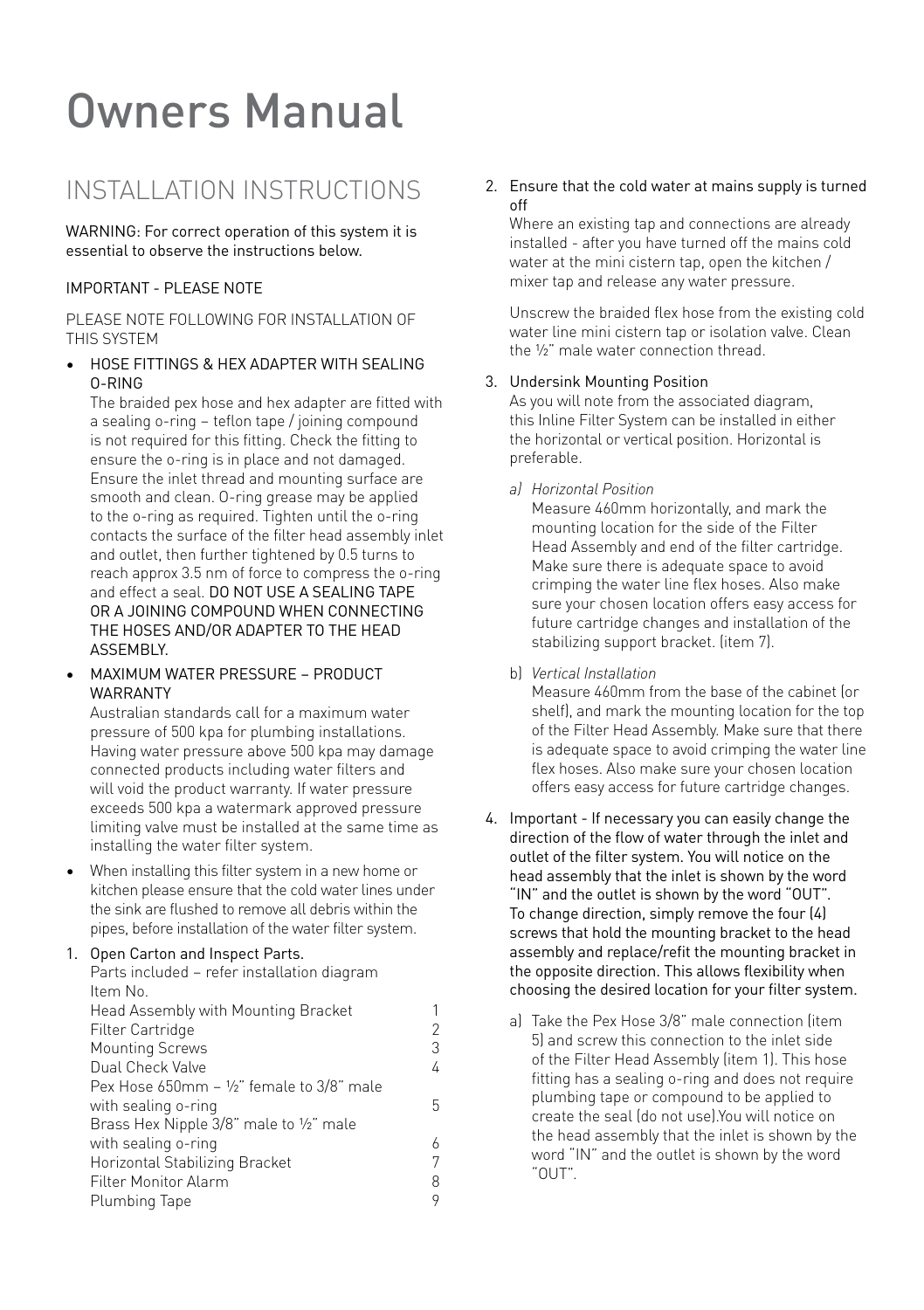b) Take the Brass Hex Nipple with o-ring (item 6) and<br>screw this connection into the outlet side of the filte<br>head (item 1). This brass fitting has a sealing o-ring screw this connection into the outlet side of the filter head (item1). This brass fitting has a sealing o-ring and does not require plumbing tape or compound to be applied to create the seal (do not use).

> IMPORTANT: Plumbing tape and/or sealing compounds shall not be used as item 5 and item 6 have a sealing o-ring. Use of thread tape or sealing compounds may result in damage to the filter head resulting in product failure and water leaks and will void the product warranty if used.

- c) Securely mount the Filter Head Assembly (item 1) on the cabinet wall using two of the mounting screws (item 3) provided. The filter head will be installed vertically or horizontally depending upon your desired location.
- 5. Connect Dual Check Valve (item 4) IMPORTANT – It is a legal requirement under Australian Plumbing Standards for the Dual Check Valve to be installed. If this part is not installed all warranties are null and void. Refer to the NCC Volume three, The Plumbing Code of Australia for the requirements of backflow prevention.

 Apply plumbing tape (item 9) to the ½" male water connection cistern tap fitting before screwing on the dual check valve (item 4).

#### 6. Attach Pex Hose (item 5)

Connect the ½" female end of the Pex Hose (item 5) - to the ½" male end of the Dual Check valve (item 4) as shown in the diagram.

7. Attach Filtered Water to Cold Water Line of Kitchen Tap

 Take the braided flex hose that is attached to the kitchen tap and screw the ½" female end of the braided flex hose onto the hex nipple (outlet side of filter head).

8. For Horizontal Installations – Install Stabilizing Bracket (item 7)

 Where the system is installed horizontally the unit requires support at the base of the filter cartridge with the Stabilizing Bracket (item 7). Locate the bracket (item 7) in a position that allows three important functions;

- a) Firstly, the bracket needs to be located so the Filter Cartridge can be removed when it is replaced. Suggested location is at the base of the filter cartridge.
- b) The bracket must be level with the filter head – so that the filter cartridge sits in a level horizontal position.
- c) Finally, the bracket needs to be screwed into the cabinet using the two remaining mounting

screws (item 3) and set in a manner whereby the bottom of the bracket supports the water filled filter cartridge horizontally.

#### 9. Install Filter Cartridge (item 2)

- a) Hold Filter Head (item 1) firmly with one hand.
- b) Align cartridge notches with filter head.
- c) Insert Filter Cartridge (item 2) and push into filter head assembly (item 1).
- d) Turn it to the right (about 1/4 turn) until it stops.

#### 10. Flush the Filter Cartridge

- a) Turn water supply back on at either the mains or at the cold water mini cistern tap.
- b) At this stage check for leaks and fix if necessary
- c) Turn kitchen tap on and flush the filter cartridge for at least 2–3 minutes. Collect water in container and use for garden etc.

NOTE – Flushing the filter cartridge is important to remove air from the system and any loose carbon powder. At first the water may appear cloudy due to compressed trapped air in the filter and hoses. However the cloudiness will disappear over time and with use.

- 11. Installing the Filter Monitor Alarm (item 8) The Filter Monitor Alarm (item 8) is supplied to assist you with knowing when it is time to replace your Filter Cartridge. Regular annual cartridge replacement ensures that your filter system is maintained in accordance with the manufacturers recommendations.
	- a) Remove plastic wrapper from monitor and remove installation instructions.
	- b) On the back of the monitor pull the tab back.
	- c) The LED and buzzer will cycle 3 times to confirm the start.
	- d) It is programmed to flash and sound again in 11 months.
	- e) Remove the two adhesive tapes from the back of the monitor and locate/mount in a convenient location under your kitchen sink or on the filter cartridge.

#### **NOTES**

- 1) This installation must comply with all applicable state and local regulations.
- 2) Do not use with water that is microbiologically unsafe or of an unknown quality without disinfection before or after the system.
- 3) When storing filtered water in a refrigerator please ensure the container has an air tight seal.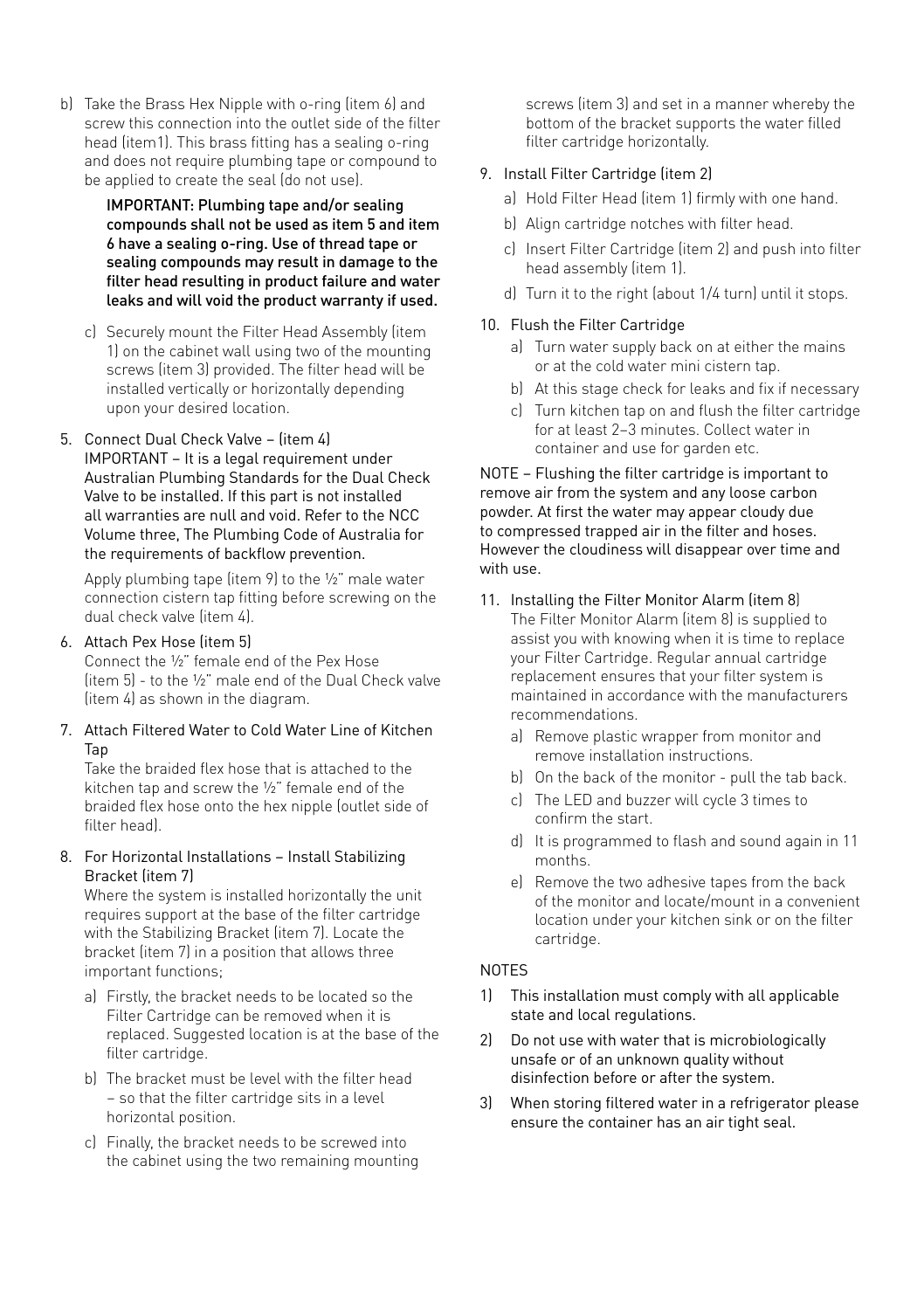

#### **PRODUCT SPECIFICATION**

- Usage: For mains cold water only.
- Temperature Range: 2-38°C
- Min.-Max. Working Pressure: 70-500 kPa
- Service Flow Rate: 6.3 Lpm\*
- Capacity: 56,700 litres\*
- Rating: 1 micron nominal
- Removes/reduces Chlorine, cysts, giardia, cryptosporidium, bad taste and odours, and all particles down to one micron in size.
- Filter Change: Annually or sooner if flow rate becomes inconveniently slow.
- This filter does not remove fluoride.
- Inhibits limescale buildup in water using appliances.

*\* Subject to water quality, water pressure and usage*

- **1** Head assembly with Mounting Bracket
- **2** Filter Cartridge
- **3** Mounting Screws
- **4** Dual Check Valve
- WARRANTY

Product Specifications: *The unit must only be used for a potable water source and with cold water (with a temperature range between 2 and 38o C).*

Water Filters Australia Pty Ltd (WFA) warrants to you, the first person who has purchased and used the unit ("you") that this unit is free from defects due to faulty material and workmanship in accordance with the conditions set out in this document.This warranty is provided to you in addition to your rights at law,including but not limited to your rights under the Trade Practices Act 1074 (Cth) and applicable legislation in your Australian State or Territory.

#### What this warranty covers:

This warranty covers defects due to faulty material and workmanship of the unit supplied to you:

• For a period of 10 years from the date of purchase in respect of the entire unit, excluding the Replaceable Elements.The Replaceable Elements are consumable components and all parts of the unit which can be replaced including but not limited to the filter or water treatment cartridge if there is a defect in the filter or cartridge.This does not include the replacement of the filter or cartridge to extend the life of the filter or

**5** Pex Hose 650mm – 1/2" female to 3/8" male with sealing o-ring **6** Brass Hex Nipple 3/8" male to 1/2" male with sealing o-ring

- **7** Horizontal Stabilizing Bracket
- **8** Filter Monitor Alarm
- **9** Plumbing Tape

cartridge. The life of the filter cartridge is affected by water quality, usage and water pressure.The warranty only extends to the original purchaser of the unit.

#### What this warranty does not cover:

This warranty does not cover the unit or a Replaceable Element of the unit where:

- The defect, fault or failure is attributable, or substantially attributable to misuse, abuse, accident, misapplication, neglect, freezing, oxidizing agents (including but not limited to chlorine, ozone, chloramines and other related components) or act of God.
- The unit has been in conditions which do not conform to the recommended design guidelines or has been operated in a manner which is contrary to WFA's printed instructions.
- The unit has not been installed in accordance with WFA's printed instructions and has not been installed in compliance with all applicable laws, regulations and industry standards.
- The unit has not been used in accordance with the manufacturer's instructions.
- The unit does not meet the conditions for use described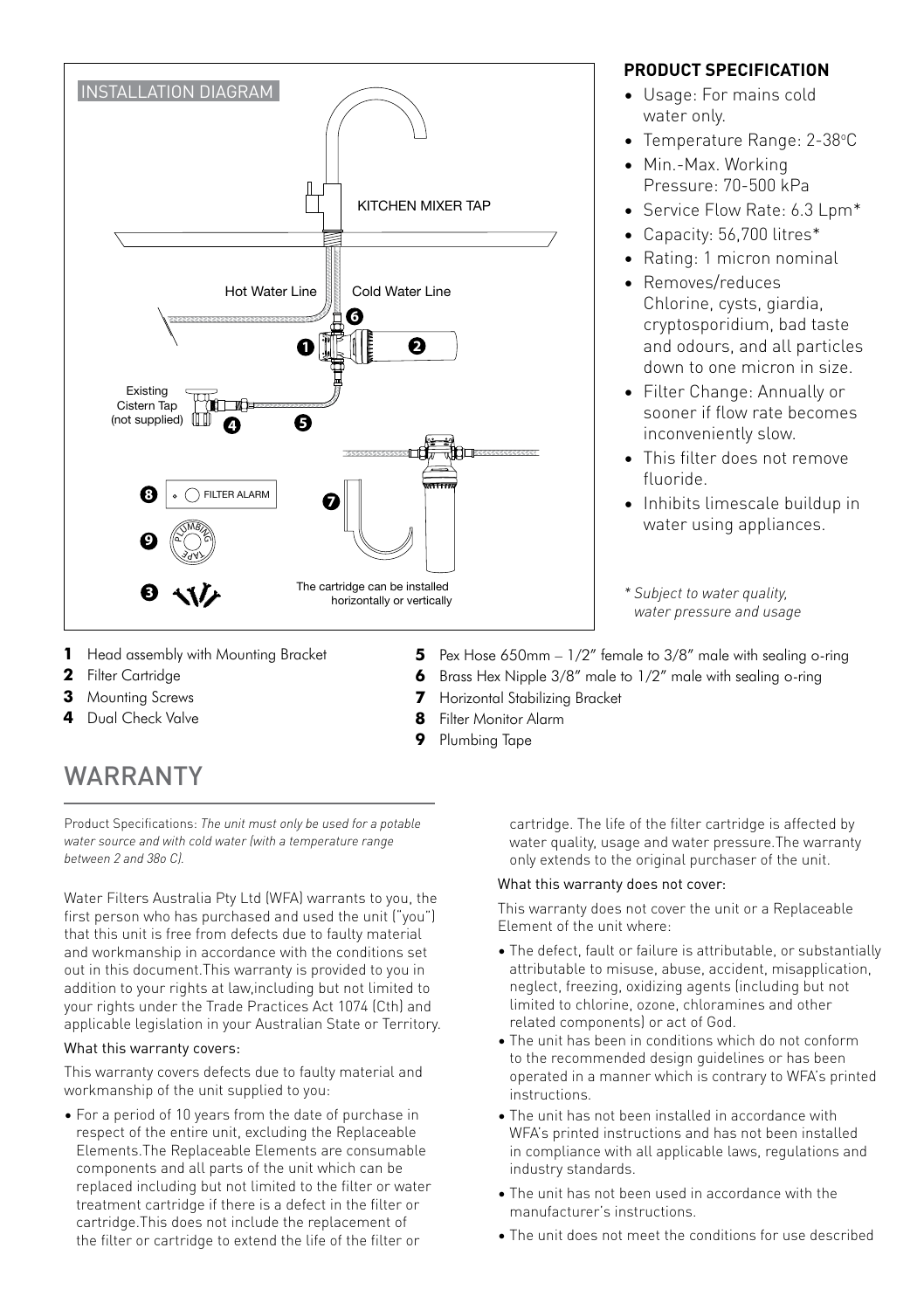in the owners manual or performance data sheet for this unit.

- You use accessories or components which do not meet WFA's specifications as set out in the Owners Manual.
- The defect,fault or failure is due to normal wear and toor
- The defect, fault or failure has occurred where the unit has been used reasonably or has reached its serviceable life.
- The serial or model number label of the unit is removed or defaced.
- The unit is serviced, modified, altered or repaired by an unauthorized or unqualified person.

#### How to make a claim under this warranty:

To make a claim under this warranty you must contact WFA within 21days of the defect, fault or failure occurring. WFA's warranty Contact number is 1300 785 355. At the time of repair or replacement under your warranty claim you must provide to WFA:

- Proof that you purchased the unit from an authorized retailer or dealer within the warranty time; and
- A copy of a certificate which certifies that the unit was installed in compliance with our printed installation instructions and all applicable laws, regulations and industry standards. WFA will only pay for repair or replacement upon receipt of proof of your purchase showing the date of purchase.
- Immediately execute measures to mitigate damages as well as protection from any secondary damages
- WFA may arrange for examination of the claim by WFA or an assignee thereof and agrees to assess any claim under Warranty within sixty (60) days of receiving notification of a claim.
- WFA is entitled to investigate the damage within an appropriate period of time, either by itself or by a third party.
- Any parts believed to be responsible for the damage are to be made available to WFA for investigation and are to be kept by WFA until the final investigation of the damage is complete.
- WFA will inform the Consumer or its assignee immediately after the investigation as to whether the Warranty claim is accepted and if so provide information regarding remedy.
- If any of the above specified obligations are violated then WFA is released from the liability arising from this statement.

Limitation of Liability of WFA under this warranty: Where a warranty exists or is implied by law, WFA liability is limited (to the extent that it can be limited) to repair or replacement of the faulty Replaceable Element or the unit or an equivalent unit. WFA may, in its discretion, choose whether it shall repair or replace any unit or Replaceable Element or WFA may choose to pay to you the cost of replacing the Replaceable Element or the unit or the cost of having the unit repaired. To the extent permitted by law, WFA assumes no liability whatsoever and disclaims all liability for direct, indirect or consequential loss, or special, general or other damage or expense caused by or arising out of:

- Any failure to install or use the unit in accordance with the Manufacturer's Instructions, the Installation and Operating Manual or WFA's printed instructions; or
- The purpose for which you are purchasing the unit.

You acknowledge that the quality of water supplied and your water usage rate and influent water pressure may vary seasonally or over a period of time.

In addition to this water characteristics can differ if the unit is relocated or the environment changes.

You acknowledge that WFA does not know your requirements and cannot and does not warrant that the unit is fit for the purpose for which you intend to use the unit or is appropriate for the purpose for which you intend to use the unit. WFA does not authorize others to assume any obligation on its behalf even if you inform them of the purpose for which you intend to use this unit.

WARNING WFA does not recommend making alterations to your existing plumbing to accommodate this filter system. If you wish to modify existing plumbing you must comply with AS 3500 and use a licensed plumber.

WARNING The contaminants or other substances removed or reduced by this water treatment system are not necessarily in your water supply. Do not use with water that is microbiologically unsafe or of an unknown quality without disinfection before or after the system.

IMPORTANT This filter is designed to be used with mains/ city water supplies.

Use of this system may increase the bacterial content of water unless supplementary treatment is provided.

CAUTION Safely isolate the water supply prior to installing the filter system to avoid injury and property damage.

IMPORTANT NOTICE The WFA Inline Water Filtration System filters water down to 1 micron. The filter's very fine mechanical and chemical filtering process removes chlorine, dirt and many other potential contaminants. When water is filtered so finely it can absorb part of everything it comes into contact with. This can cause taste and odour issues.

Accordingly, you may find that with new kitchen tapware the braided flex hose supplied with the new kitchen tap has a rubber internal. This rubber internal may, in some instances, cause taste and odour issues when the filtered water first comes into contact with the hose.

Should this occur then flush the filtered water through the hose over a period of time to remove taste and odour issues.

Our goods come with guarantees that cannot be excluded under the Australian Consumer Law. You are entitled to a replacement or refund for a major failure and for compensation for any other reasonably foreseeable loss or damage. You are also entitled to have all the goods repaired or replaced if the goods fail to be of acceptable quality and the failure does not amount to a major failure. Refer to www.hiflowwaterfilters.com.au for warranty details.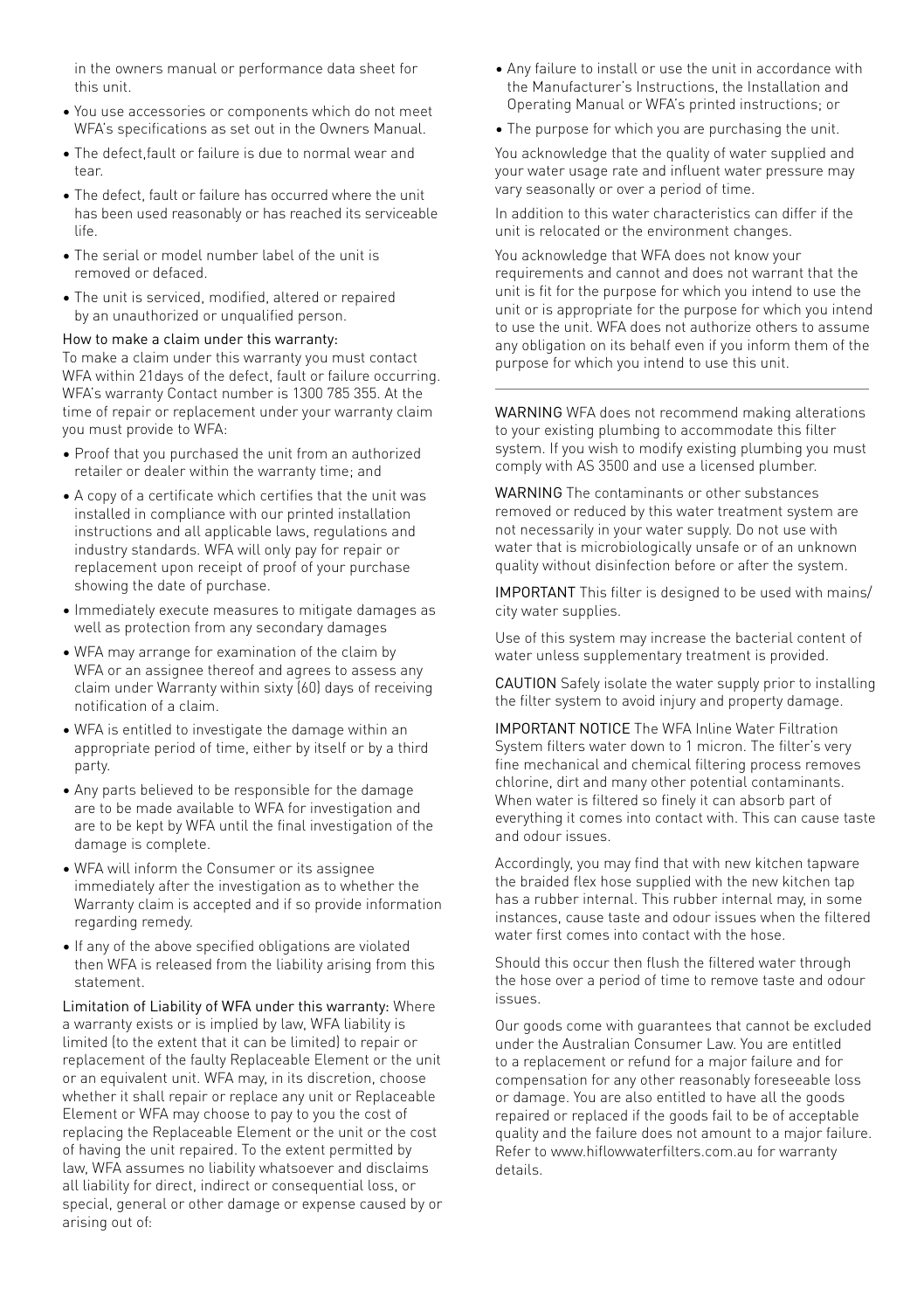## Performance Data

#### Important Notice:

*Read this performance data sheet and compare the capabilities of this unit with your actual water treatment needs.*

#### FEATURES

Filters water through any mixer tap Provides quality filtered water without compromising on flow rate Easy installation and space saving design Compatible with any bench top including solid surface Suitable for vertical or horizontal installation to maximise cupboard space Finely filters to 1 micron and polishes mains water to a premium quality for:

- Drinking
- Cooking
- Tea & coffee
- Washing fruits & vegetables

The latest carbon block filtration technology absorbs:

- Chlorine
- Bad tastes
- Odours
- Dirt
- Rust
- Cysts (e.g. giardia & cryptosporidium)

Maintains healthy minerals and salts as well as fluoride. Helps to prevent the build up of limescale in water using appliances. Simple, easy to change cartridge replacements.

| Substance<br>Requirements         | <b>Influent Challenge</b><br>Concentration | Max. Permissible<br><b>Product Water</b><br>Concentration | Reduction<br>Requirements | Minimum<br>Reduction | Average |
|-----------------------------------|--------------------------------------------|-----------------------------------------------------------|---------------------------|----------------------|---------|
| Standard 42                       | <b>Aesthetic Effects</b>                   |                                                           |                           |                      |         |
| Chlorine                          | $2.0$ mg/L $\pm$ 10%                       | 5ppm                                                      | >50%                      | $\sim$               | 95%     |
| Particulate<br>Nominal<br>$<1$ um | at least 10.000                            | ۰<br>particles/mL                                         | $85\%$                    | ۰                    | 99%     |
| <b>Standard 53</b>                | <b>Health Effects</b>                      |                                                           |                           |                      |         |
| Cyst                              | Minimum 50,000/L                           | ۰                                                         | 99.95%                    | 99 99%               | 99 99%  |

\*Tested using flow rate=0.5gpm; pressure=60psig; pH=7.5 ± 0.5; temp=20°C ± 2.5°C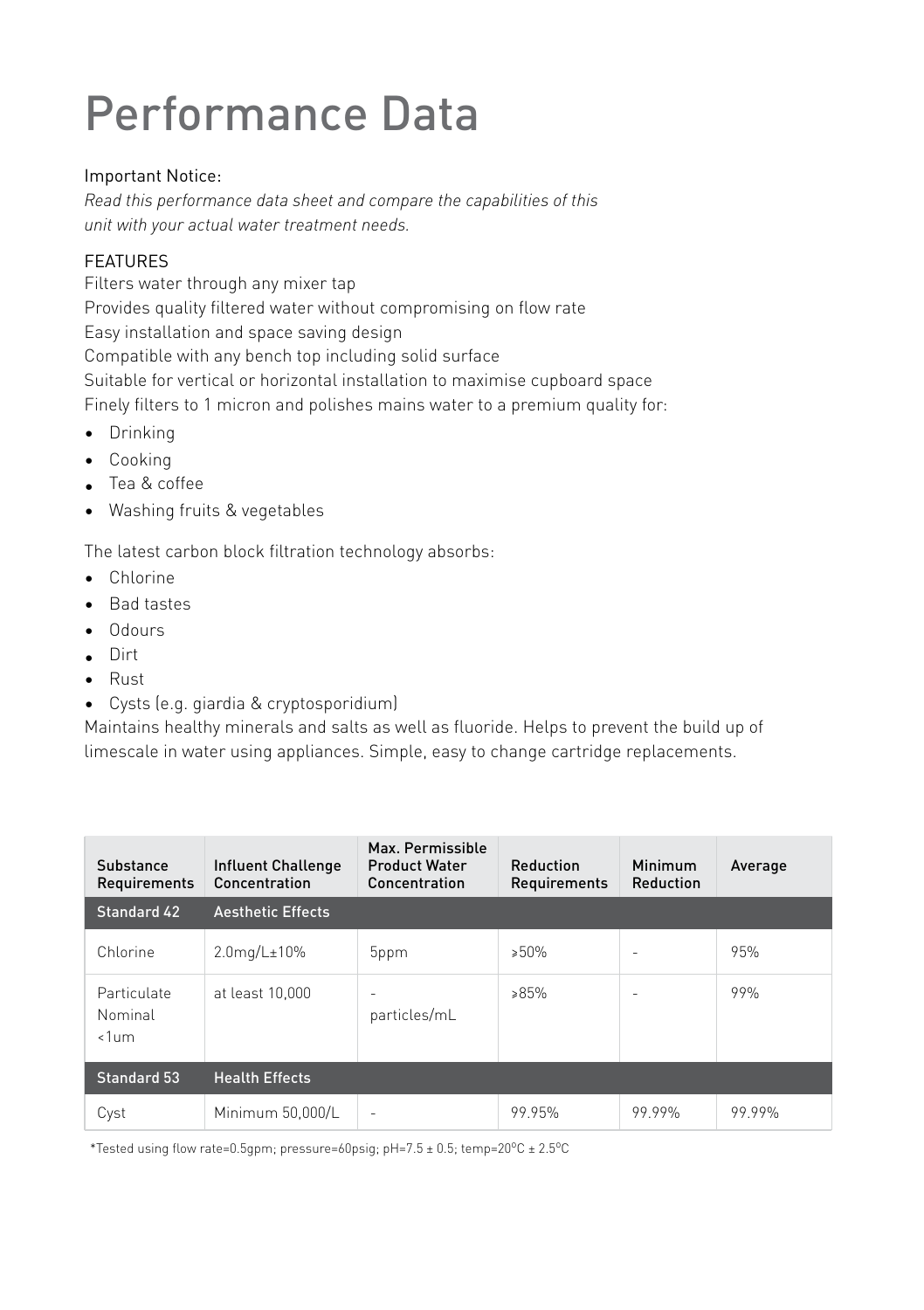#### **HEALTH CLAIM PERFORMANCE:**

This system complies with NSF/ANSI 42 and 53 for the reduction of the substances listed.

#### **OPERATING SPECIFICATIONS:**

- Capacity: 56,700 litres\*
- Pressure Requirement: 70-500 kPa
- $\bullet$  Temperature: 2-38 $^{\circ}$  C
- Flow Rate: 6.3 Lpm

#### **GENERAL INSTALLATION / OPERATION / MAINTENANCE REQUIREMENTS:**

- Space required: 460mm x 225mm (allows space for cartridge replacement)
- Install vertically or horizontally with stabilizing support bracket. However for ease of replacing cartridge, horizontal installation on right or left hand side of undersink kitchen cabinet is preferable.
- Flush new cartridge at full flow for 2–3 minutes until air is purged.
- Replace cartridges when capacity is reached, or when flow becomes too slow, but at least annually.

#### **SPECIAL NOTICES:**

- Installation instructions, parts and service availability, and standard warranty are included with the product when shipped.
- This drinking water system must be maintained according to manufacturer's instructions, including replacement of filter cartridges.
- Do not use with water that is microbiologically unsafe, or of unknown quality without adequate disinfection before or after the system.
- Flush system for 1 minute after period of non-use exceeding 7 days.
- The contaminants or other substances removed or reduced by the water treatment system are not necessarily in your water.
- Check for compliance with state and local laws and regulations.
- *\* Cartridge life and capacity will vary according to water pressure, water quality and usage.*

#### CARTRIDGE RE ORDER CODE: C-T-HIFLOW